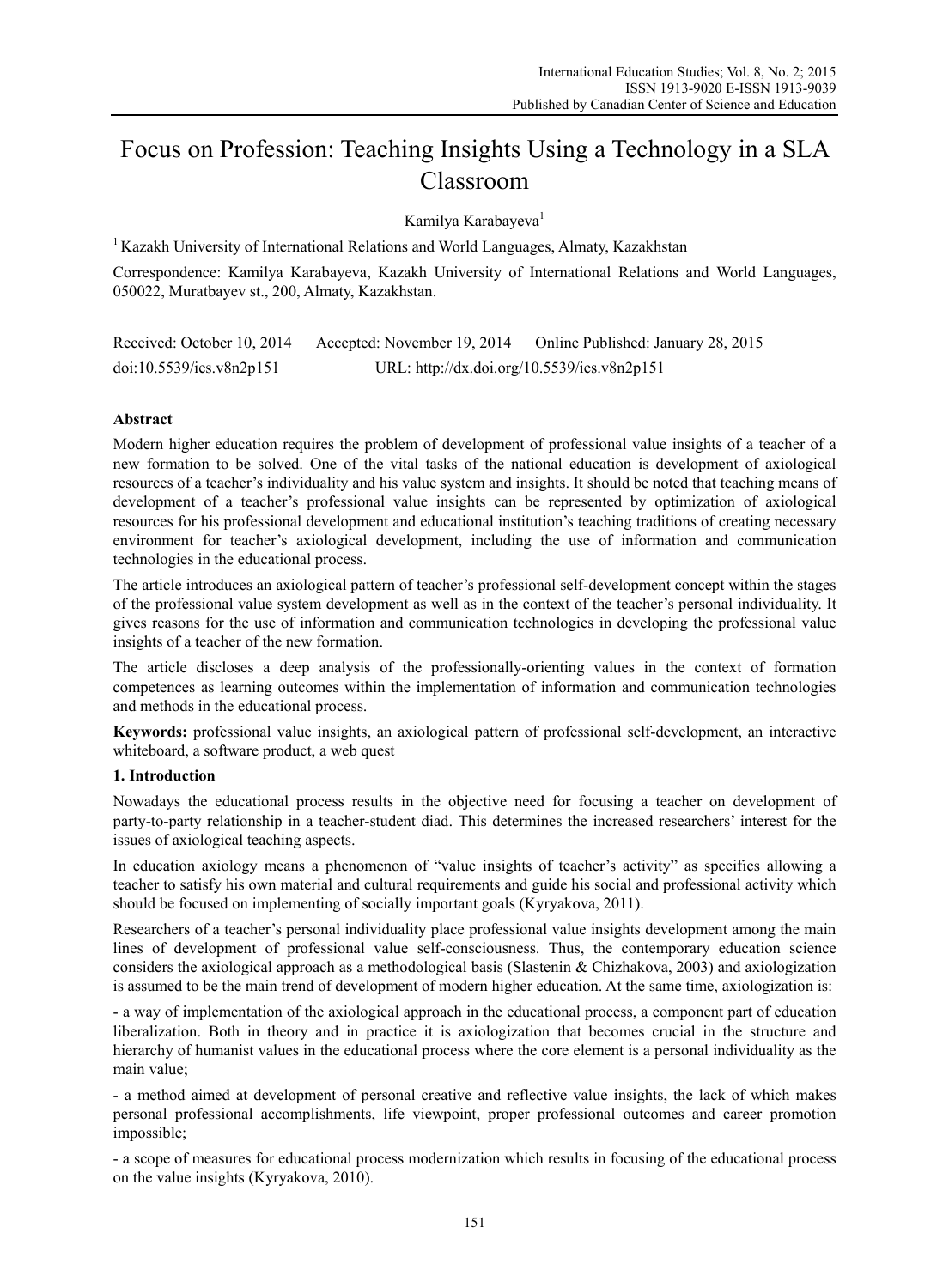Kryahtunov has defined an axiological pattern of teacher's professional self-development. Its theoretical basis comprises the concept that teacher's professional self-development is a process of adoption of a certain value insights system including such elements as value of a teacher's and a student's personal individuality and teacher's activity (Kryhtunov, 2002).

Trifonova has singled out the following stages of development of the teacher's value insights:

- $\checkmark$  a motivational stage related to elaborating a commitment to develop the professional value system of a teacher's individuality;
- $\checkmark$  a cognitive stage aimed at development of the cognitive sphere of teacher's professional self-consciousness;
- an affective stage, that is development of the emotional and axiological sphere of professional self-consciousness or professional personalization;
- $\checkmark$  professional self-projection which consists in revision of new ways and methods of teacher's activity on the basis of realization of cognitive and axiological aspects of professional self-consciousness (Trifonova, 2013).

It is at the last, final stage that the means of information and communication technologies can be crucial for development of the professional value insights of a teacher of the new formation. And since teaching features of information and communication technologies rely on two crucial inherent functions (information and communication), they can be applied at any level of the educational system (Titova, 2009; Titova & Filatova, 2010).

Integration of information and communication technologies into the process of teaching foreign languages is characterized by significant value-laden resources which provide not only effectiveness of the process of (teaching) education, but also development of the teacher's professional value insights. In view of means of information and communication technologies the ways and means are as follows:

- $\checkmark$  realization of teacher's personal motives for studying new means and methods of teaching;
- $\checkmark$  application of innovative methods of acquiring professional teacher's competences;
- $\checkmark$  using means of information and communication technologies as person-targeted educational technologies.

In the latter case the professional value system involves person-targeted communication which represents teacher's trust-based partnership with a student. At this:

- $\checkmark$  a teacher expresses sincere interest to opinions and statements of students;
- $\checkmark$  a teacher's mark is objectified by methods of control tests; this leads to development of learner autonomy;
- $\checkmark$  a teacher can freely express his feelings and emotions with regard to the subject of communication. This result in establishment of a relationship system based on outspokenness, emotional intensity and mutual trust; development of empathy and empathetic listening.

This stated, let us address opportunities and problems related to the use in the educational process of some means and methods of information and communication technologies which can be used only during classes.

### **2. The Body**

#### *2.1 Use of Interactive Whiteboards in the Educational Process*

It should be noted that the modern generation of students who have started their studies in the first decade of the XXI century differs from the previous one due to the fact that they have been growing up in the course of turbulent IT development processes. From childhood they are used to unassisted use of personal computers and Internet. Modern students can't imagine life without entertaining computer games, they are used to reading electronic books, constant use of cellular communication as well as scientific, common and entertaining Internet-resources.

Modern students prefer educational Internet-resources and digital books to printed ones. That is why intensification of their educational activity requires other methods and equipment than those applied in traditional education, i.e. presentation of educational material on traditional school boards (with chalk or markers) for demonstration of information and graphic material.

Attention of modern students virtually dwelling in the information space can be hold for a long time only by the same or similar electronic means which they are normally used to and which allow young people to find themselves in the familiar virtual and interactive information space and encourage them to make statements and comment what they hear as they do it in Internet social networks.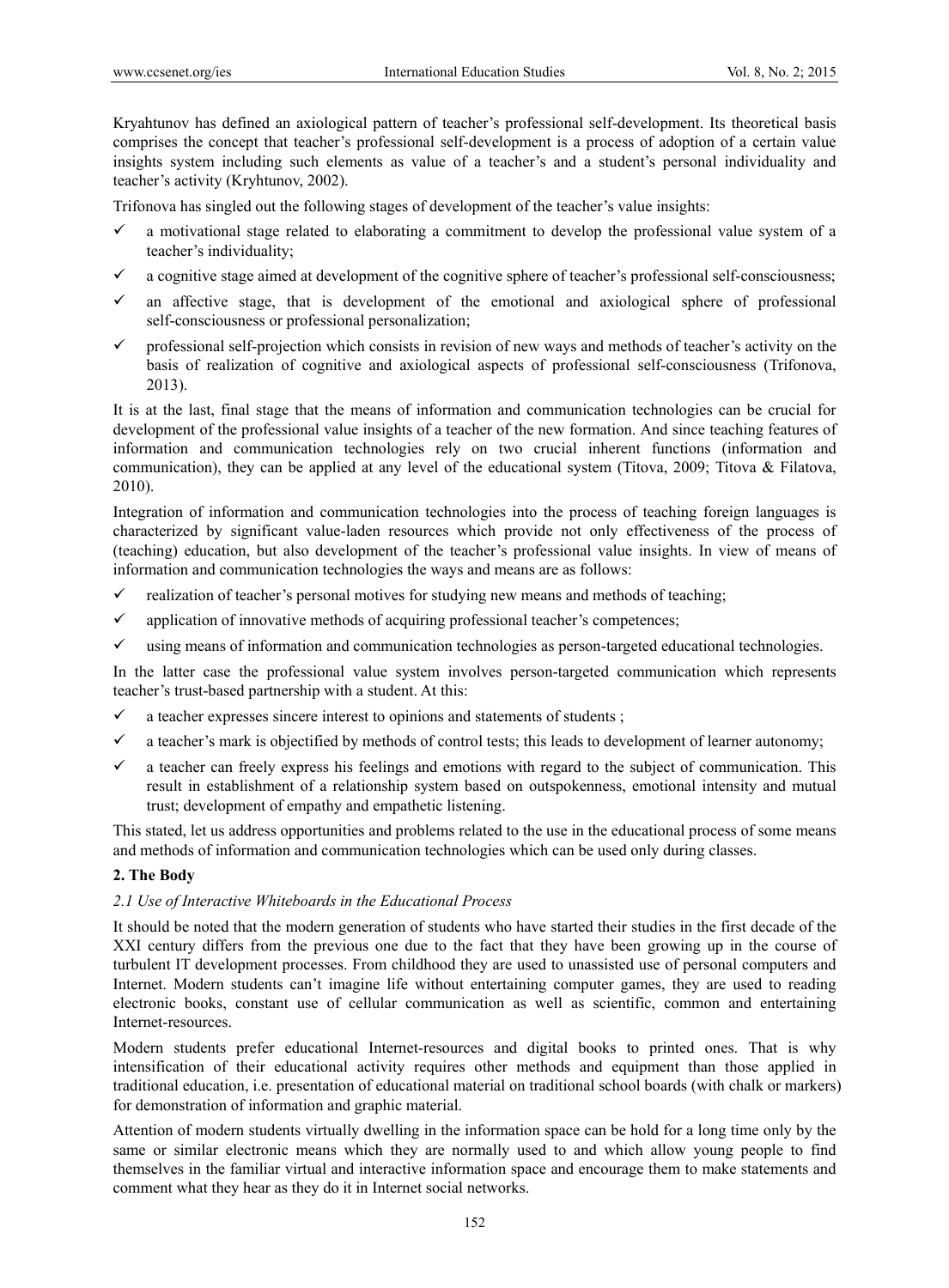An interactive whiteboard is one of the means of information and communication technologies which can be used during class hours and with regard to their capacities and effect are similar to common computerized communicators, pads, game consoles and home cinemas. According to Kalytin, it is a hardware-software complex consisting of main interconnected components (a desktop, a control computer, a projection device) and complicated software, including hardware-software tools used, for instance, for testing and academic ranking calculation (Kalytin, 2013).

In 1991 SMART Technologies Inc. presented the first interactive board in the world. It was the first interactive board providing sensor control of computer software and written notes feature in Microsoft Windows standard programs.

Students easily understand material presented with such boards. Increased dynamism of information flow generated by an interactive whiteboard doesn't seem to be a difficulty. They take to multimedia materials as well as websites with interest and eagerly use digital notes drawn up by teachers (Kalytin, 2012).

However teachers, especially experienced ones, have difficulties in the practical use of interactive whiteboards. This is caused by teachers' problems of personal nature and results from the following circumstances: difficulty in mastering new equipment and need of getting used to the innovative method of conducting classes and the new broadcasting culture, need of revising previous practice, studying new software products and constant creativity. All the above stated is accompanied by easy fatigability of a teacher during the work with an interactive whiteboard.

Besides nowadays in higher educational institutions common blackboards outnumber the interactive ones. And if a teacher conducts classes in different classrooms the most part of which is not equipped with interactive whiteboards, it will take him a long time to get used to the latter ones. That is why teachers often prefer not to use the entire scope of interactive whiteboards' features in order to avoid such difficulties.

However it is the emerging difficulties to be mastered that can stimulate a teacher to overcome them and establish the new professional value insights.

It is obvious that the study of the methods of work with an interactive whiteboard means primarily that a teacher should focus on mastering the main software product which controls an interactive whiteboard and backing software used for pattern recognition (handwriting recognition). The stated software also requires other skills used, for instance, in testing students, ranking calculation and etc. (Stivens, n.d.).

At the same time a teacher should be a skilled user of auxiliary programs which allow creating spectacular screenings, video and audio demonstrations. These are minimum requirements, since an interactive whiteboard provides demonstration of any software and certain files started on a PC.

All this can be a serious problem for teachers of liberal arts and time consuming: it takes much of their personal time and efforts.

Mastering an interactive whiteboard is related to professional focus of a teacher on overcoming difficulties that are caused by the need to get used and that are typical for teachers with conventional teaching methods which should be changed. Old, long-established habits are due to the difficulties which a teacher with long practice of teaching in a higher educational institution has in getting out of the old-fashioned, conventional style of teaching and auxiliary tools.

In traditional education a teacher and students have no intermediary since notes are made by hand and materials are voiced out.

As opposed to this, according to researchers' opinion (Hadadi et al., 2014), a teacher and students using an interactive whiteboard have several intermediaries. Firstly, the interactive whiteboard equipped with a control software product, secondly, an electronic pen with control buttons which can serve both as a common pen and as an intelligent one; thirdly, various software products with a vast range of digital educational materials. Each of the stated intermediaries creates certain constraints in the demonstration process since a teacher has to get used to the use of a new educational equipment: to an interactive whiteboard with a control panel and a desktop adapted for recognition of special strokes or gestures; to an electronic pen equipped with its own control system, to the use of software products and digital educational material. Besides, the interactive whiteboard allows automatic recording of everything that is displayed on its surface, including full video recording.

A teacher should not only master all the above stated equipment, but also necessary get used to it in order to apply it more efficiently, since the techniques of work with an interactive whiteboard is just partly similar to the work with a common PC, but is quite different in the whole.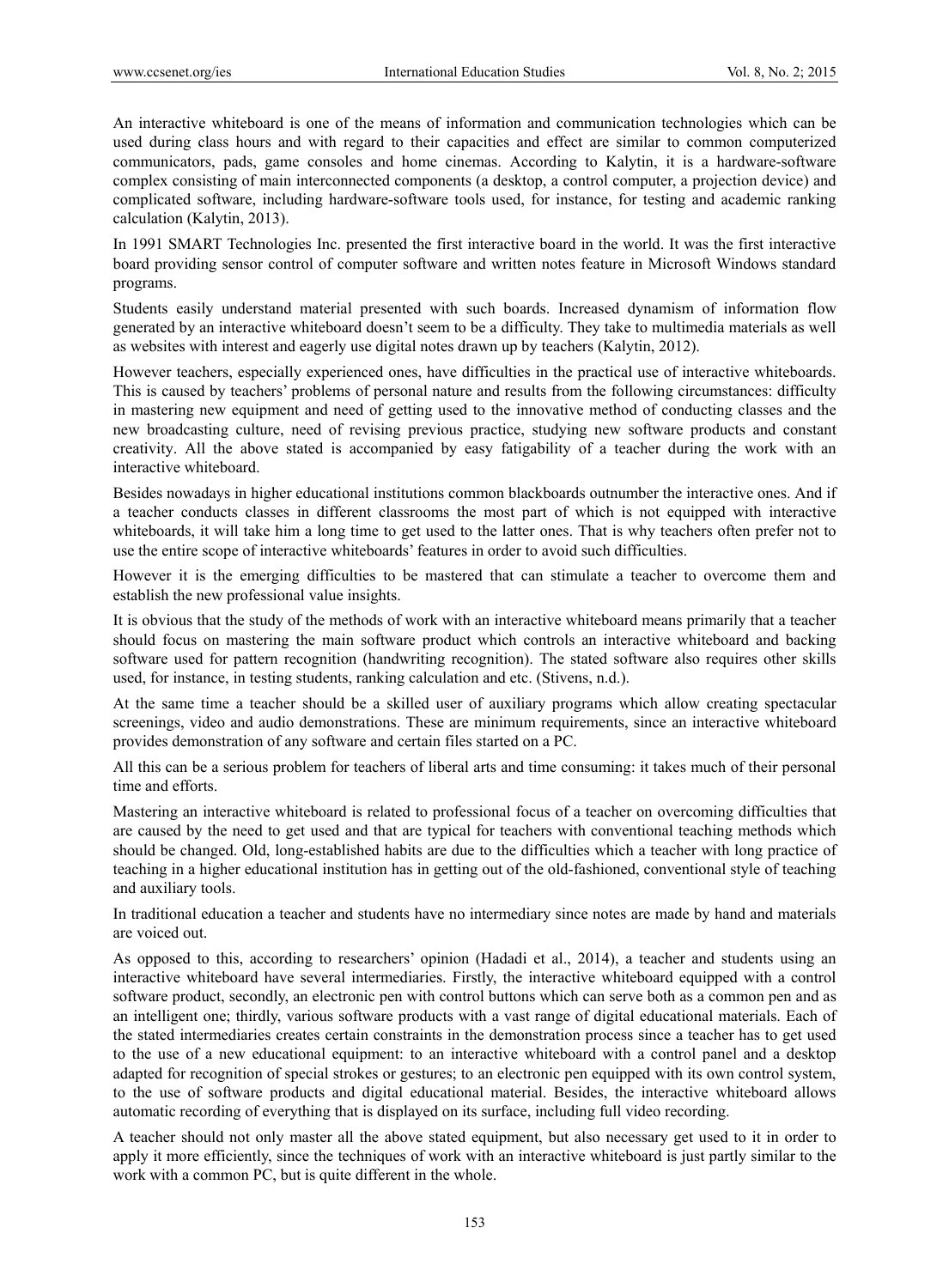Besides there is an extra difficulty: apart from acquiring skills of creating infographics on an interactive board it is necessary to change the way and culture of broadcasting for modern students' class.

As researchers assume (Slay et al., 2008), development of a new culture of broadcasting consists in changing the style of conducting classes, since the use of an interactive whiteboard leads to changes of students' status during a class. From now on they become active participants of the educational process like of Internet social networks. Now students can take personal part in infographics creation on an interactive whiteboard, in teleconferences with colleagues, creation of personal demonstrations, commenting digital notes of a teacher, including published comments of their mates.

All the above stated causes the necessity to change the traditional teacher's broadcast, leads him out of the framework of a spokesman and converts him into a party controlling the educational process and delegating much more independency to students than before.

Unfortunately, development of professional value insights caused by the need to master various software products, changing the culture of broadcasting and adoption of new methods in digital demonstrations is more time consuming. However environment of higher educational institutions does not yet press for encouraging teachers to master technological innovations related to the use of information and communication technologies. Higher educational institutions are actively reducing norms of teachers' working hours. Up to the present time extra time expenditures of teachers related to mastering new means of information and communication technologies and preparation of innovative digital educational material have not been taken into consideration.

According to some researchers (Stoica et al., 2011), another problem related to the use of interactive boards consists in easy fatigability, observed in a teacher due to acceleration of broadcasting pace, increased number of hand gestures in the course of work with a desktop surface, the need to constant figuring a procedure of work with an interactive board as well as due to increased time expenditures for preparation to classes.

At this during public speaking requires attention to narration and to listeners' feedback, as well as to sequence of commands operated in the course of the work with graphics and managing applications during demonstration.

Thus, constant self-control is needed and this leads to easy fatigability. Therefore the work with an interactive whiteboard requires more internal efforts from a teacher and this particularly concerns the early stage of mastering an interactive whiteboard. Frequent use of an interactive whiteboard significantly decreases fatigability but does not exclude it.

Teacher's focus on overcoming the further cluster of difficulties in the course of the use of interactive boards is related to complexity of software and techniques of using interactive whiteboards. In researchers' opinion (Jones et al., 2006), the complexity of software consists in the fact that a teacher has to be competent at operation principles of all application used in interactive whiteboards. Though the developers have been looking for generating an absolutely comprehensible interface and ultimately simplified technology of using all the electronic devices, a teacher (even one familiarly acquainted with popular software) has to spend much time to study facilities of unknown software, a new interface and a new technology as a whole.

Complexity of the technology consists in the fact that the work with an interactive whiteboard significantly differs from the work with a traditional school blackboard. In case of using an interactive whiteboard, drawing and writing a text are much more complicated, since each line is a separate figure which can be handled in various manners: it can be grouped, adjusted, transformed, deleted, rotated and etc. A text written on an interactive board can be converted into a printed one with necessary font type and size, justified and checked with regard to spelling. Graphic facilities are even more multiple: each simple geometric figure is transformed into an ideally even figure; a gallery of ready images allows their prompt use, however location of required images should be kept in mind; figures are deleted either by strokes, by special movements of fingers or an electronic pen. It is also important to get used to it (Katwibun, 2014).

Each new section of educational material represented in a class is accompanied by graphics which is not deleted but is always saved and becomes the next page of digital notes for students without which the use of an interactive whiteboard is less efficient.

Besides, directly before demonstration an extra difficulty arises: it relates to preliminary preparation of the equipment, since it is necessary to adjust and download a profile (a file of required settings). A teacher should have several profiles for different demonstrations. This leads to extra efforts, at this any malfunction before a lesson can negatively affect the teacher's mood and reduce his preparedness to the lesson.

As far as complexity of making notes on an interactive whiteboard is concerned, it consists in the fact that a software package excludes the possibility of using familiar devices – a mouse and a keyboard. Instead an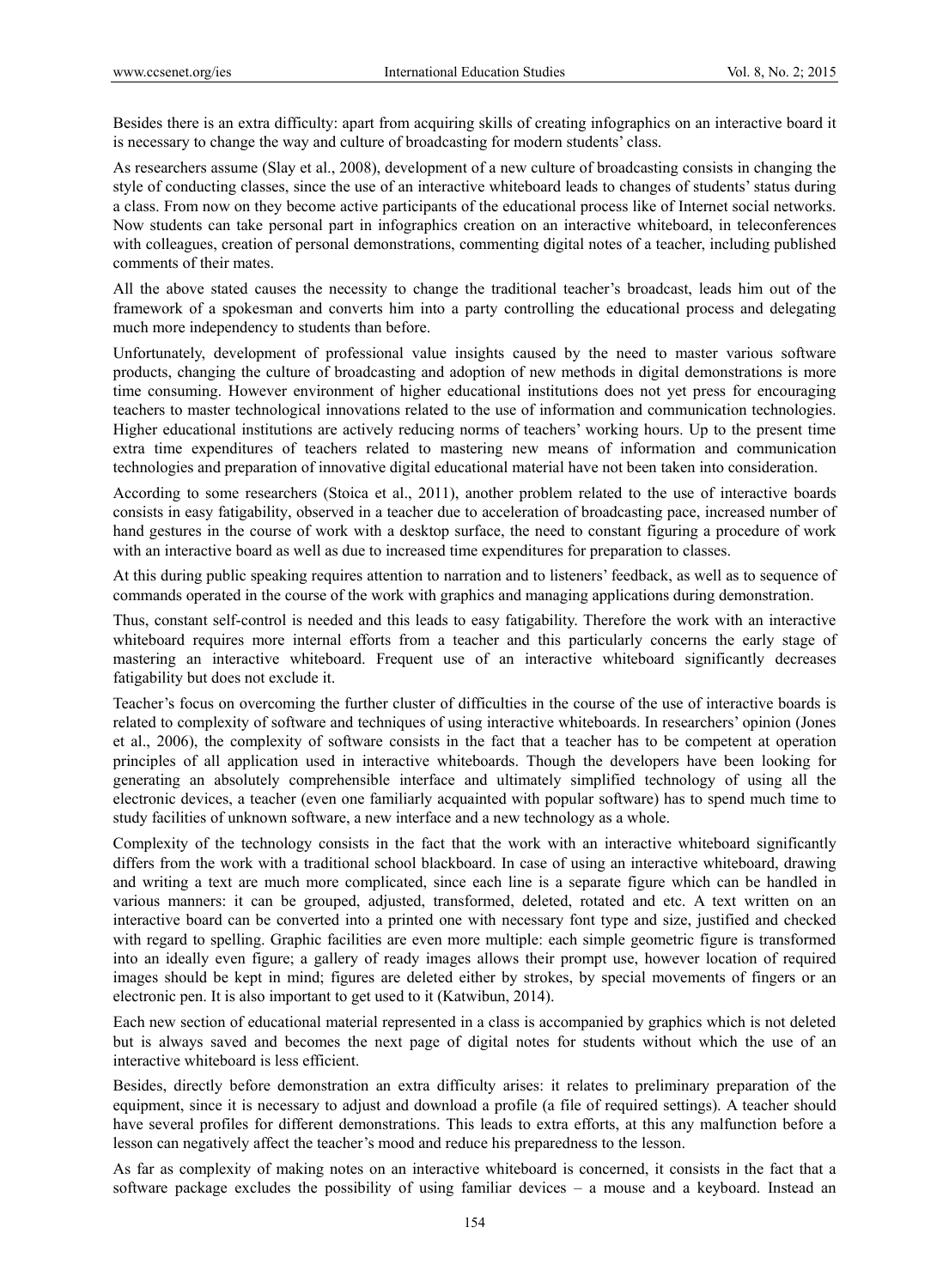electronic pen (or a finger) and a software keyboard are used. However, while mouse functions are entirely replaced by gestures (strokes) effected by a finger or an electronic pen, it is more difficult to replace a traditional keyboard by a soft one, since input speed of the software keyboard is much lower.

#### *2.2 A Webquest as an Educational Technology in a Higher Educational Institution*

A projects technology obtaining significant educational and developing potential which provides individualization of the educational process is considered to be another way to increase effectiveness of the educational process during practical training in a higher educational institution.

The use of project technologies in the educational process can not only intensify the interest for a subject studied by students but also to encourage implementation of teachers' self-cognition and increasing their self-rating. Arrangement of project activity with the use of information and communication technologies and filling educational information with personal, humanistic and professional value-charged contents refresh the axiological image of the teacher's job.

A Webquest is one of the variants of the project activity with the use of modern information and communication technologies.

According to Bents, F., a Webquest is an affirmative approach to the training process in the course of which students not only accumulate and arrange information received from Internet, but also focus their activity on solving an assigned task that is often related to their future occupation (Bents, n./d.).

According to a description given by Bykhovsky an educational Webquest is worked out for the best Internet integration in different educational subjects at different levels of the educational process. In the researcher's opinion, the specifics of educational Webquests consists in the fact that information which students require for their work is found on different websites (Bykhovsky, n.d.).

In opinion of a developer of the webquest technology, Dodge, B., the educational technology of a webquest is a challenge task including elements of a role playing game; for its implementation Internet information resources are used (Dоdgе, 2001).

| <b>Narration</b>                                                                                                                                                                                        | <b>Planning and projecting</b>                                                                                                                                              | <b>Self-cognition</b>                                 |
|---------------------------------------------------------------------------------------------------------------------------------------------------------------------------------------------------------|-----------------------------------------------------------------------------------------------------------------------------------------------------------------------------|-------------------------------------------------------|
| of<br>Demonstration<br>understanding based on representing basis of given conditions<br>materials received from different<br>form of<br>the<br>in<br>sources<br>a<br>presentation, a poster or a story. | problem Making up a plan or a project on the Any aspects related to examination                                                                                             | of personality.                                       |
| Compilation                                                                                                                                                                                             | A creative task                                                                                                                                                             | An analytical task                                    |
| of<br>Transformation<br>a new form, for instance, creating    play, making a video<br>an online exhibition                                                                                              | information Performing some creative work in a Search and systematization<br>received from different sources into given genre, for instance, writing a required information | of                                                    |
| A puzzle problem                                                                                                                                                                                        | Consensus                                                                                                                                                                   | <b>Estimation</b>                                     |
| contradictory facts                                                                                                                                                                                     | Drawing conclusions on the basis of Making up a decision on a challenge Providing feedback                                                                                  |                                                       |
| <b>Investigative reporting</b>                                                                                                                                                                          | Conviction                                                                                                                                                                  | Scientific research                                   |
| Non-biased<br>presentation<br>information with facts and contrary $\ $ party in one's own opinion<br>opinions                                                                                           | of Persuading opponents or a neutral Analysis of phenomena, discoveries                                                                                                     | and factual material from original<br>network sources |

Dodge B. has set out a certain list of task types for Webquests (Dodge, 1997):

A webquest can be carried out in various forms, the most popular of which are:

- making up a data base related to a webquest topic;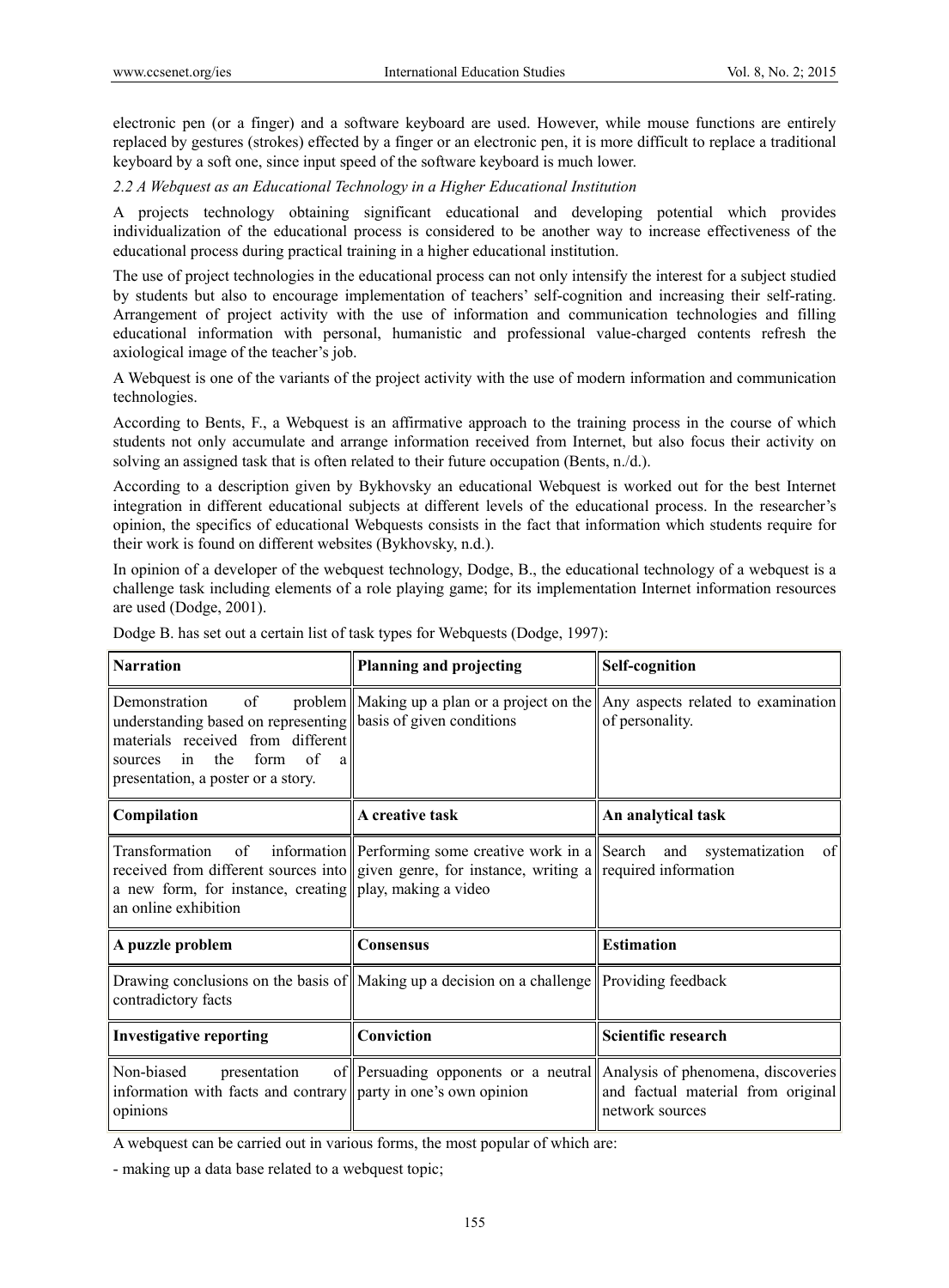- creation of a virtual world where project participants go by hyperlinks and model the environment;

- creation of a document analyzing a certain problem and further discussion of the analysis results;

- an on-line-interview with a virtual person, for instance, a famous politician or a scientist or a literary character and etc. (Bаuеr-Rаmаzаni, 2005).

A Webquest has the following typical structure (Introduction into educational internet technology, 2009*)*:

1) An introduction including a brief characteristic describing the main roles of participants in details, a scenario and a preliminary plan of work;

2) A main task describing the topic, detailing the result of work and a form of its presentation;

3) A list of necessary information resources (references) for task implementation;

4) A list of roles (at least 2), which students should play implementing a common task; at this, a plan of work and individual tasks are detailed for each participant of a Webquest;

5) A procedure of work which each participant should do during step-by-step task implementation;

6) Evaluation of the Webquest and a description of its criteria and parameters at a blank;

7) A conclusion describing experience received by the Webquest participants in the course of work over it.

At the initial (team) stage of work over a Webquest students are introduced to the main concepts of a collective task, the roles are distributed inside a team. At this one part can be played by 1 to 4 persons.

At the part-playing stage a team does an individual work targeted at the common result. According to the roles chosen, Webquest participants implement their tasks simultaneously. At this stage the aim is to find the required information concerning the stated topic, to draw out a site structure, create and refine website content. At this the results of each task are summed up and the team participants share the materials acquired in order to achieve the common goal, to design a website.

At the final stage of a Webquest under the teacher's direct guidance a team do the joint work in order to publish results of the study in Internet, draw conclusions and suggestions (Nikolaeva, 2002).

The result of a Webquest is its evaluation. So a detailed and relevant scale of evaluation criteria is the fundamental section of any Webquest. Since the Webquest is a complex task its evaluation is based on several criteria which should be defined by the type of a task and the form of results presentation. March, T., recommends to use 4-8 criteria, including evaluation of: task understanding, reliability of information used, its relevance with regard to the task topic, information consistency and structuredness, arguments' quality, originality, skills of team work, professional manner of results presentation and etc (March, 2003).

At this evaluation criteria should correspond to the type and aims of a task with regard to achieving a stated aim, quality of the work done and the process of its implementation, content and complexity of the task. When describing the evaluation parameters certain requirements should be satisfied: comprehensibility of the language used to describe evaluation criteria for participants, a definition of quantity-related difference of the parameters, a definition of importance of a criterion in the common evaluation.

Webquests can be divided into short-termed and long-termed. The aim of a short-term Webquest is to acquire competences and integrate them into the competences system. A short-term Webquest is implemented in one to three sessions. The objective of long-term Webquests is to deepen and specify competence in the stated topic. Upon long-term Webquest implementation a student acquires higher competence in analyzing the studied problem and masters the material so that to draw up tasks on this topic himself. A long-term Webquest is implemented within the term from one week to one-two months.

A Webquest can be related to one subject or be intersubject. In the latter case this work will be much less effective.

The use of Webquests is the most effective in small groups though there are individual Webquests to be executed by certain students. (Andreeva, 2004)

The use of Webquest technologies in the educational process makes relationship of a teacher and a student of the party-to-party nature, studying of a subject is less teacher-oriented and a student assumes increased responsibility both for competences received and the process of its acquiring since he has to arrange his timetable properly and choose the form of presentation of the results of his work. At this a teacher becomes rather an assistant or a mentor skillfully guiding a student in the course of his self-education.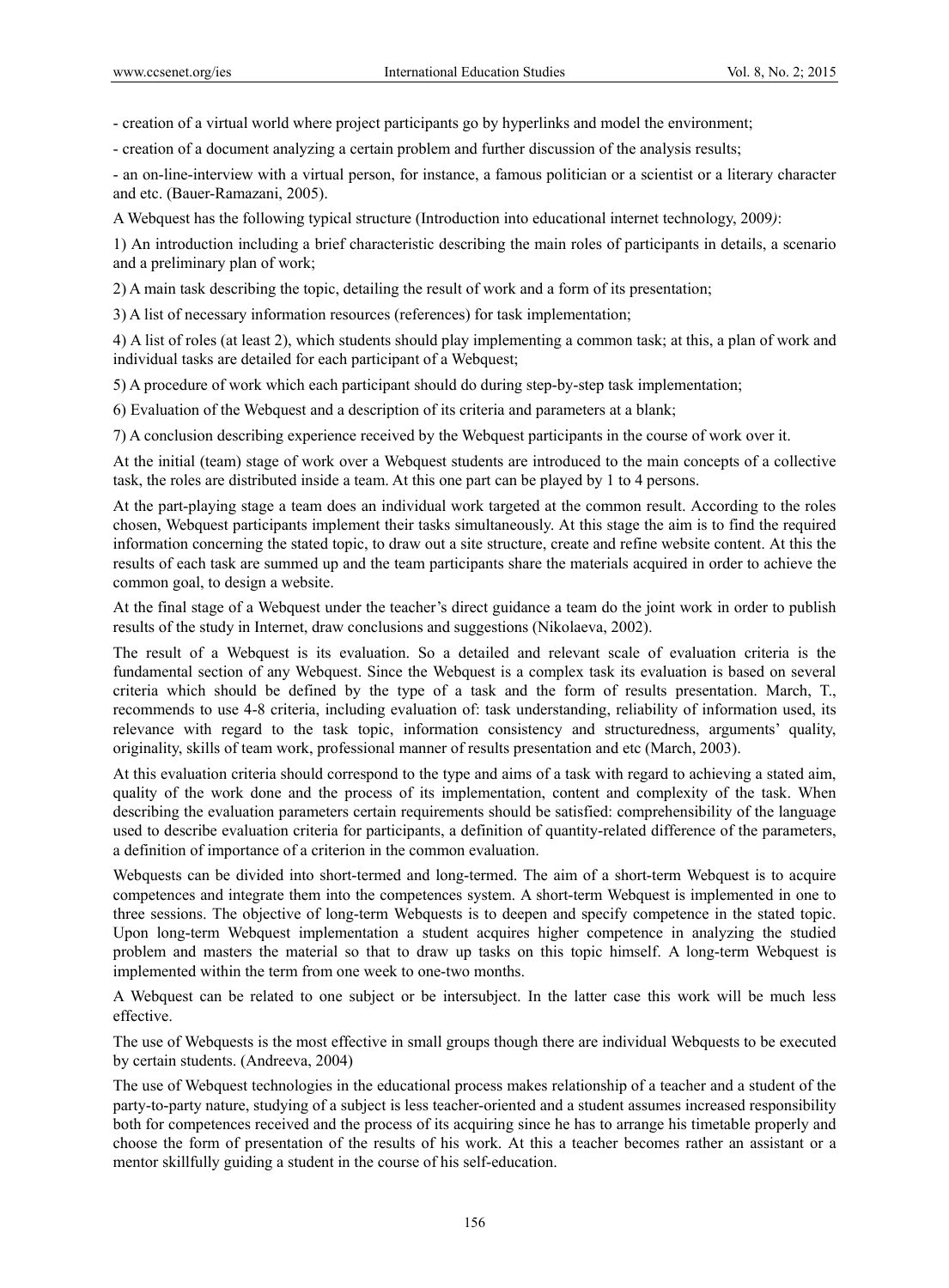#### *2.3 Options of Using Other Teaching Internet-Materials in the Educational Process*

In the modern educational process the use of certain text, audio and video Internet content, and specifically foreign one, can be very effective. However, a demand has aroused for development of special teaching Internet-materials aimed at teaching students to work with Internet resources, in order that they will not be overwhelmed with the mass of various information of all kinds and use the information for educational and professional purposes. Unlike all other information and communication technologies, the teaching Internet materials are designed for educational purposes only.

Apart from Webquests, in English-language literature there are four other types of Internet-materials: a hotlist, treasure hunt, a subject sampler and a multimedia scrapbook.

The Hotlist is a list of Internet resources concerning a topic studied. It should just be compiled and it can be used in the education process. Searching information for the Hotlist doesn't take much time. For instance, you should enter a key word in a web search engine and you will get a required Hotlist.

Treasure hunt is much alike the Hotlist. It consists of links to different websites concerning a topic studied. The only difference is that each link includes questions referred to site content. A teacher can use these questions to guide students' searching activity. At the end of Treasure hunt students can be asked one more general question to find out whether they understand the topic as a whole. A detailed answer to this question should include answers to the previous more particular questions concerning each of the websites.

The Multimedia scrapbook is a kind of a gallery of multimedia resources. It involves links to text websites, photos, audio and video clips, graphic information and currently the most popular animated online tours. All scrapbook's files can be downloaded and used as information and illustrative material in studying a certain topic.

A Subject sampler contains links to text and multimedia Internet-materials (photos, audio and video clips, graphic information). But it differs by the fact that information should be received at emotional level. A student should not only get to know materials but offer his own opinion concerning the studied topic and give reasons to it. This increases students' activity and allows them to exchange opinions with their group mates.

#### **3. Conclusion**

Taking all the aforesaid into consideration, it can be concluded that the use of information and communication technologies in the educational process leads to establishment of new ways of the teacher's activity based on realization of cognitive and axiological sphere of professional self-consciousness and development of positive professional axiological self-rating of a teacher and a new system of axiological relations.

The use of information and communication technologies is necessary for the modern educational process. However it takes much more teacher's time and efforts than before, when technological changes have been less drastic. In order to overcome difficulties related to introduction of information and communication technologies, higher educational institutions have to stimulate and support enthusiastic teachers eager to study new information technologies increasing the level of university education.

Under the present conditions development of the professional value insights of a teacher of the new formation is thrown into sharp relief. In spite of good physiological and teacher training education, such concepts as the value of professionalism and professional dignity are often excluded from the value system.

Issues concerning development of the professional value insights of a teacher of the new formation take an important part in scientific researches caused by the need in a highly qualified teacher's personal individuality with the stable and professionally relevant value system.

The professional value insights of a teacher of the new formation are considered to be an integrated structure of professional self-consciousness of a teacher's individuality representing a multilevel integrative dynamic innovation and characterized by the stable hierarchy of the teacher's value insights which define the nature of professional activity.

The use of information and communication technologies in the higher educational process is a prospective direction of the teacher's activity which increases the level of teaching, changes the culture of communication and relationship of teachers and students. Such means and methods of information and communication technologies as the use of interactive whiteboards and the Webquest technology make education efficient and personally valuable.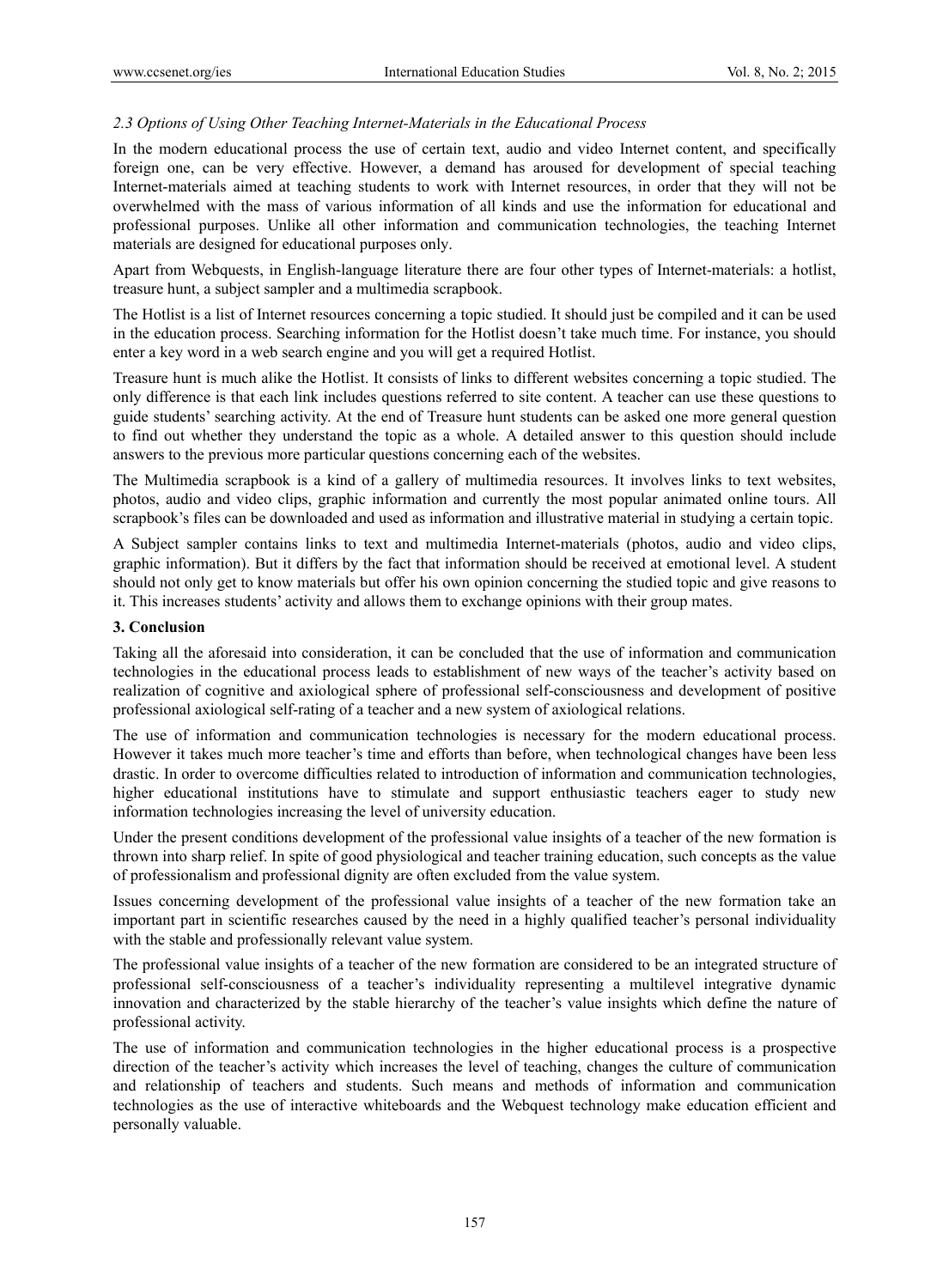#### **References**

- Andreeva, M. (2004). *WebQuest technologies in development of communication and social and cultural competence*. Information and communication technologies in foreign languages teaching. Abstracts of the First International Scientific and Training Conference, Moscow.
- Bents, F. (n.d.). *Using of WebQuests in educational activity*. Retrieved August 20, 2014, from http://www.nаtаliа-chimеrа.ru/viеw.php?id=42
- Bykhovsky, Y. (n.d.). *Educational WebQuests*. Retrieved August 20, 2014, from http://www.itеаch.ru/mеt/mеtоdikа/а2wn4.php
- Bаuеr-Rаmаzаni, Chr. (n.d.). *WеbQuеsts Rеsоurcе Pаgе, 1998-2005*. Retrieved August 20, 2014, from http://аcаdеmics.smcvt.еdu/cbаuеr-rаmаzаni/Links/wеbquеsts.htm
- Dоdgе, B. (2001). *А Rubric fоr Еvаluаting WеbQuеsts, 2001*. Retrieved September 16, 2014, from http://wеbquеst.sdsu.еdu/wеbquеstrubric.html
- Dоdgе, B. (n.d.). *Sоmе Thоughts Аbоut WеbQuеsts, 1995-1997*. Retrieved August 20, 2014, from http://wеbquеst.sdsu.еdu/аbоut/wеbquеsts.html
- Hadadi, A., Abbasi, H., & Goodarzi, A. (2014, May 6). Developing Competencies for Using the Interactive Whiteboard to Implement Communicative Language Teaching in the English (Foreign Language) Classroom. *Procedia–Social and Behavioral Sciences, 98*, 618-620. http://dx.doi.org/10.1016/j.sbspro.2014.03.459
- Introduction into educational internet technology: WebQuest. (2009). Retrieved August 20, 2014, from http://ikt-ylkа.blоgspоt.cоm/2009/02/5.html
- Jones, R., Peters, K., & Shields, E. (2006). Providing for the next generation: adopting interactive whiteboards in information literacy training. *Information Literacy*, 25-29. http://dx.doi.org/10.1016/B978-1-84334-243-4.50005-6
- Kalytin, S. (2012). Electronic or digital? *Problems of higher education: Proceedings of an International Scientific and Training Conference, edited by Gomza, T. Khabarovsk*. Pacific National University publishing house.
- Kalytin, S. (2013). *An Interactive board. Practice of effective use in schools, colleges and universities. "Elective course. Industry-specific training" series.* Moscow: SOLON-Press.
- Katwibun, H. (2014). Using an Interactive Whiteboard in Vocabulary Teaching. *Procedia–Social and Behavioral Sciences, 116*, 674-678. http://dx.doi.org/10.1016/j.sbspro.2014.01.278
- Kryhtunov, M. (2002). *Professional self-development of a teacher: A theory, a model, a method: A monograph*. Moscow: Moscow State Pedagogical University.
- Kyryakova, A. (2010). Laws of development of axiological resources of a student's individuality. *Progress of modern natural science, 11*, 110-113.
- Kyryakova, A. (2011). Value system of university education. *Bulletin of the State University of Orenburg, 2*, 27-33.
- Mаrch, T. (n.d.). *Critеriа fоr Аssеssing Bеst WеbQuеsts, 2002-2003*. Retrieved September 16, 2014, from http://www.bеstwеbquеsts.cоm/bwq/mаtrix.аsp
- Nikolaeva, N. (2002). Educational WebQuests as a method and means of development of students' skills of information activity. *Internet Education Issues*, 7. Retrieved August 20, 2014, from http://viо.fiо.ru/viо\_07
- Slastenin, V., & Chizhakova, G. (2003). *Introduction in pedagogical axiology*. Moscow: Academy.
- Slay, H., Siebörger, I., & Hodgkinson-Williams, C. (2008). Interactive whiteboards: Real beauty or just "lipstick"? *Computers & Education, 3*(51), 1321-1341. http://dx.doi.org/10.1016/j.compedu.2007.12.006
- Stivens, I. (n.d.). Webinar "Formative assessment with interactive technologies. Part 1". Network education. Expert evaluation, textbooks. *"NеtЕdu" website*. Retrieved August 20, 2014, from http://nеtеdu.ru/nоdе/12163
- Stoica, D., Paragina, F., Paragina, S., Miron, C., & Jipa, A. (2011). The interactive whiteboard and the instructional design in teaching physics. *Procedia–Social and Behavioral Sciences, 15*, 3316-3321. http://dx.doi.org/10.1016/j.sbspro.2011.04.292